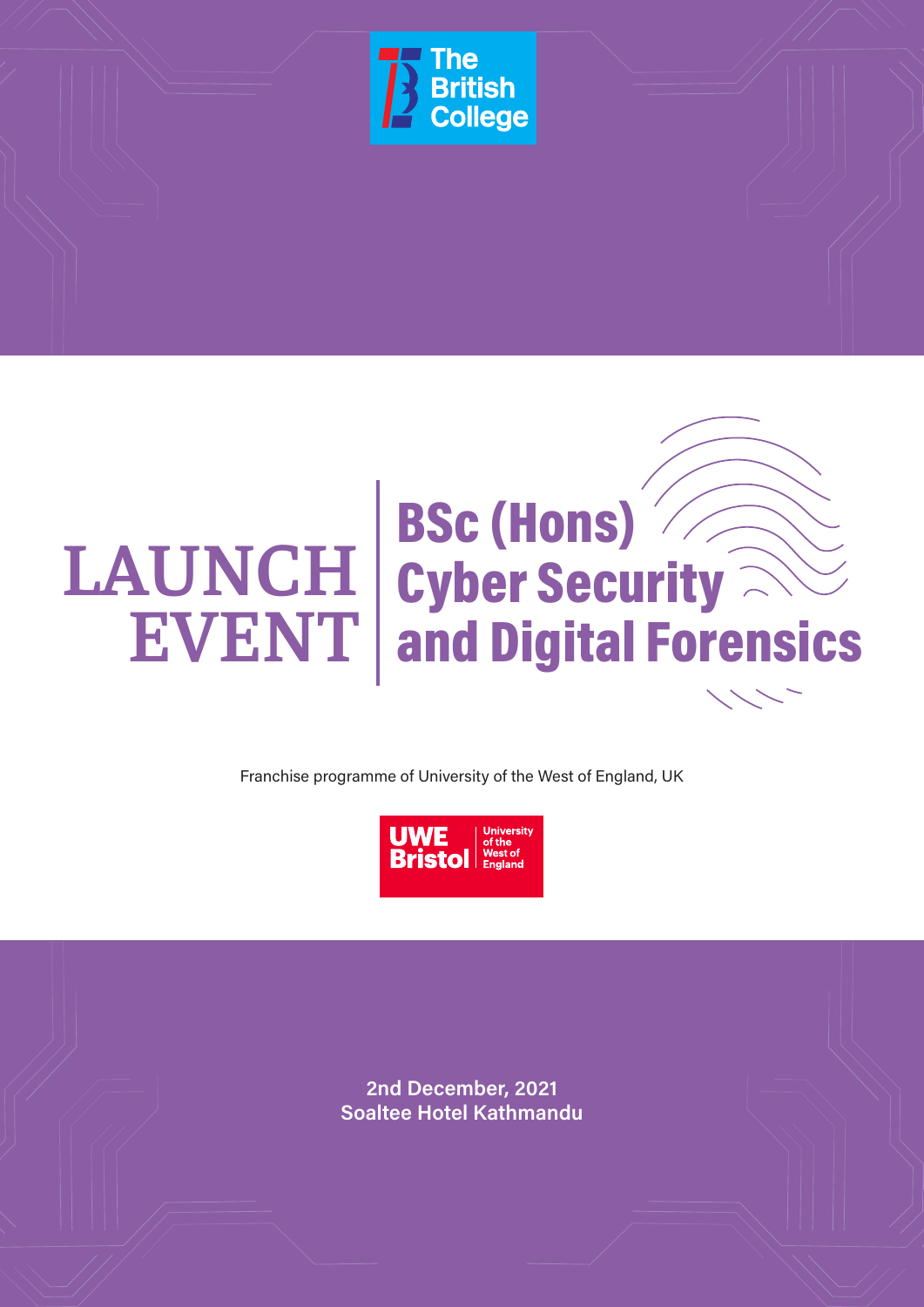## **Course overview**

Both the development of information technology and the Internet have led to innovation and growth, but also have created new avenues for malicious actors to commit crimes. This ranges from simple 'mischief' to significant crimes. Cyber security has never been more crucial as new cyber threats, ransomware, and phishing scams become more prevalent and sophisticated. The Nepalese government, financial institutions, academic institutions and private sectors have all identified the need for skilled graduates in the area of cyber security. In order to protect the information systems and communication technology infrastructure from various types of cyber-attacks and risks, Nepal Telecommunication Authority (NTA) has framed a Bylaw- "Cyber Security Bylaw, 2077 (2020)" and this has been implemented since 2020. As this Bylaw is based on international standards, there is a growing demand for skilled cyber security graduates in all the ISPs, network providers and Mobile service providers.

Courses like the BSc (Hons) Cyber Security and Digital Forensics, are directly focused at preparing students for a known skills gap in Nepal and, therefore, offer good employability options. In this context, The British College is launching a BSc (Hons) Cyber Security and Digital Forensics, franchised course of the University of The West of England, from January, 2022. The Programme delivers the in-depth knowledge and cutting edge skills required for cyber security and digital forensic related jobs in the current employment market.

The Launch Event- BSc (Hons) Cyber Security and Digital Forensic will be held on 2nd December, 2021 at Hotel Soaltee where Key people from relevant Ministry, Nepal Rastra Bank, commercial banks, internet Service providers, Nepal Police, Nepal Army, Nepal Telecom Authority, FinTech companies, cyber security experts, college principals, prospective students, and representatives from media are invited. The programme will be inaugurated by chief guest **Mr Bam Bahadur Mishra,** Deputy Governor of Nepal Rastra Bank (NRB) which will be followed by launching of the course, formal addresses, and the panel discussion with cyber security experts.

### **The panel discussion will cover the following:**

- **1. Present context of Nepal- Cyber Security and Forensic Policy**
- **2. Role of NRB in monetary regulations and Cyber Security (Threats and Shield Tools)**
- **3. Perspective of Law in Nepal for Cyber Security and Forensics (Present and Amendments needed)**
- **4. Growing Need for cyber security and Infrastructure development in the context of Nepal**
- **5. Future Career Prospects in Nepal and Global Context**
- 6. **Contribution from Academia towards skilled workforce on Cyber Security and Digital Forensic.**